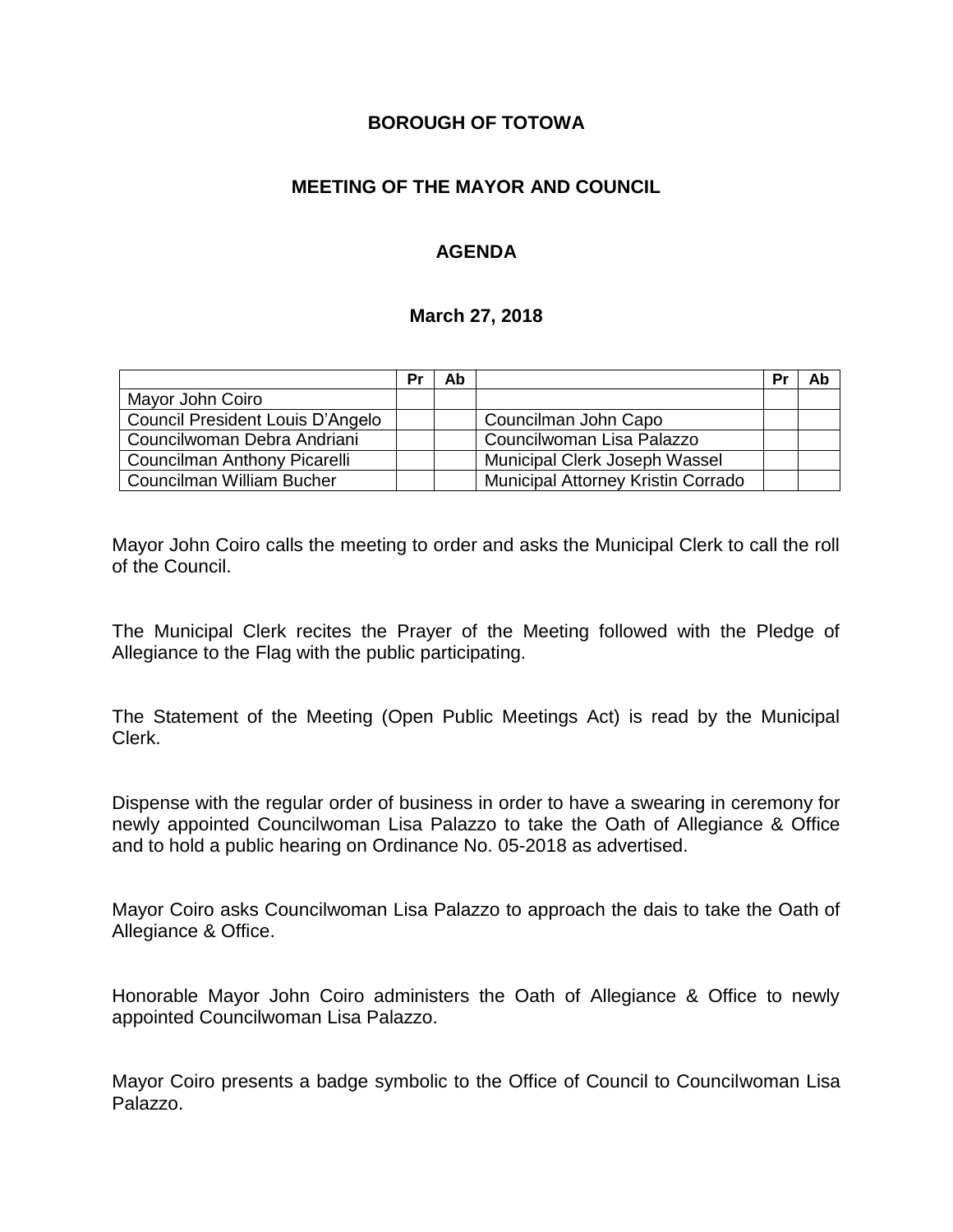The Mayor, Council, Municipal Clerk and Municipal Attorney congratulate and welcome Councilwoman Lisa Palazzo.

Mayor Coiro asks the Municipal Clerk to call the roll of the Council.

|                                  | Pr | Ab |                                           | Pr | Ab |
|----------------------------------|----|----|-------------------------------------------|----|----|
| Mayor John Coiro                 |    |    |                                           |    |    |
| Council President Louis D'Angelo |    |    | Councilman John Capo                      |    |    |
| Councilwoman Debra Andriani      |    |    | Councilwoman Lisa Palazzo                 |    |    |
| Councilman Anthony Picarelli     |    |    | Municipal Clerk Joseph Wassel             |    |    |
| Councilman William Bucher        |    |    | <b>Municipal Attorney Kristin Corrado</b> |    |    |

Mayor Coiro announces the Council Committees for the remainder of 2018.

The Municipal Clerk announces that Ordinance No. 05-2018 has been advertised for public hearing for Tuesday, March 27, 2018.

The Municipal Clerk reads the legal notice and the title of Ordinance No. 05-2018 (Flood Control Board).

Open public hearing.

Mayor Coiro asks if any citizens wish to be heard on Ordinance No. 05-2018.

## **CITIZENS HEARD:**

Close public hearing.

The Municipal Clerk reads Ordinance No. 05-2018 by title.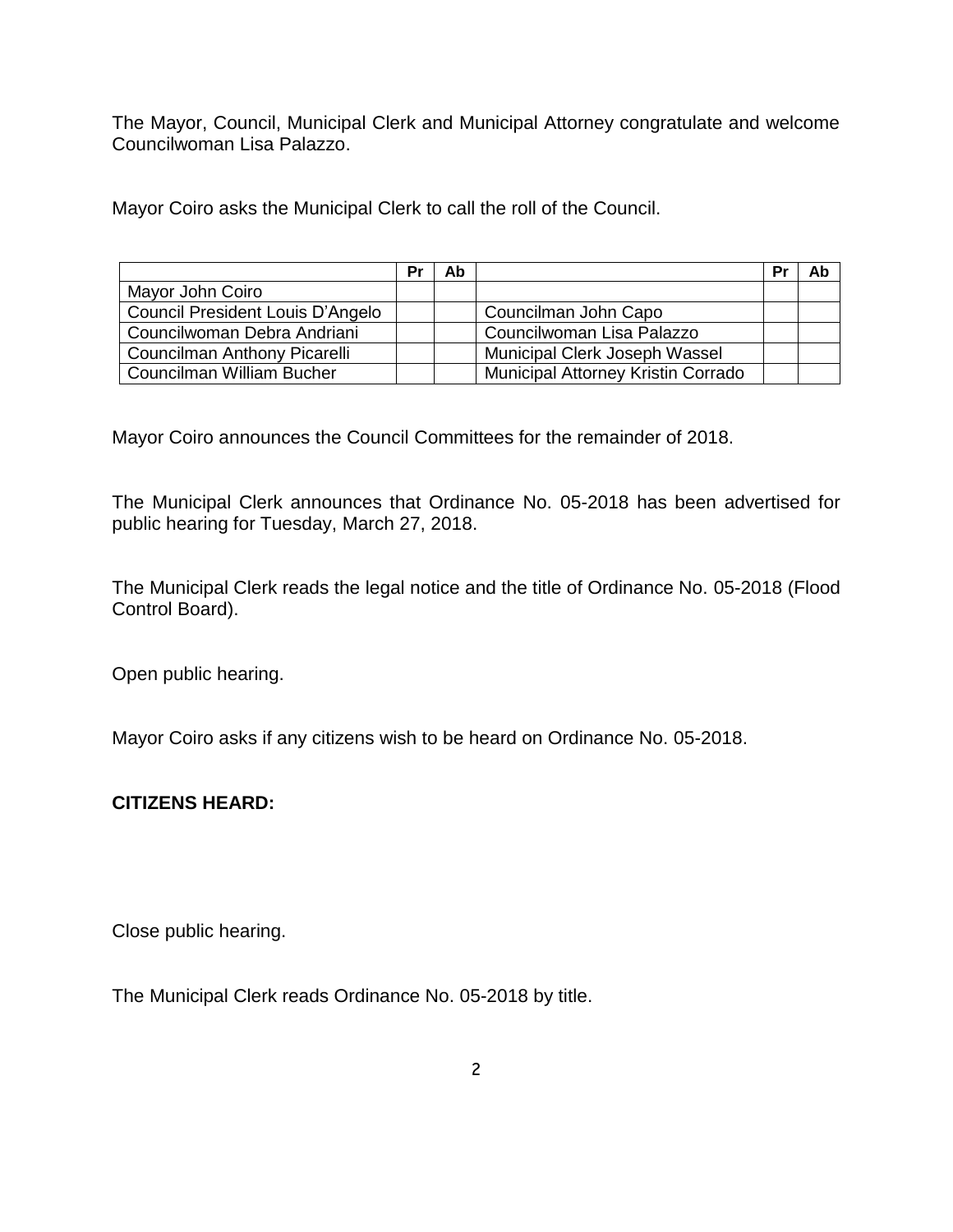Adopt Ordinance No. 05-2018.

Revert to the regular order of business.

Report from Members of the Council, Municipal Clerk and Municipal Attorney.

**CITIZENS HEARD:**

Minutes of the Mayor and Council for the meeting of March 13, 2018.

# **COMMITTEE ON FINANCE: PICARELLI, D'ANGELO, CAPO.**

Resolution No. 2018-07 for the payment of bills.

Resolution No. 2018-08 Authorizing The Transfer Of 2017 Budget Appropriations.

Resolution To Introduce The 2018 Municipal Budget.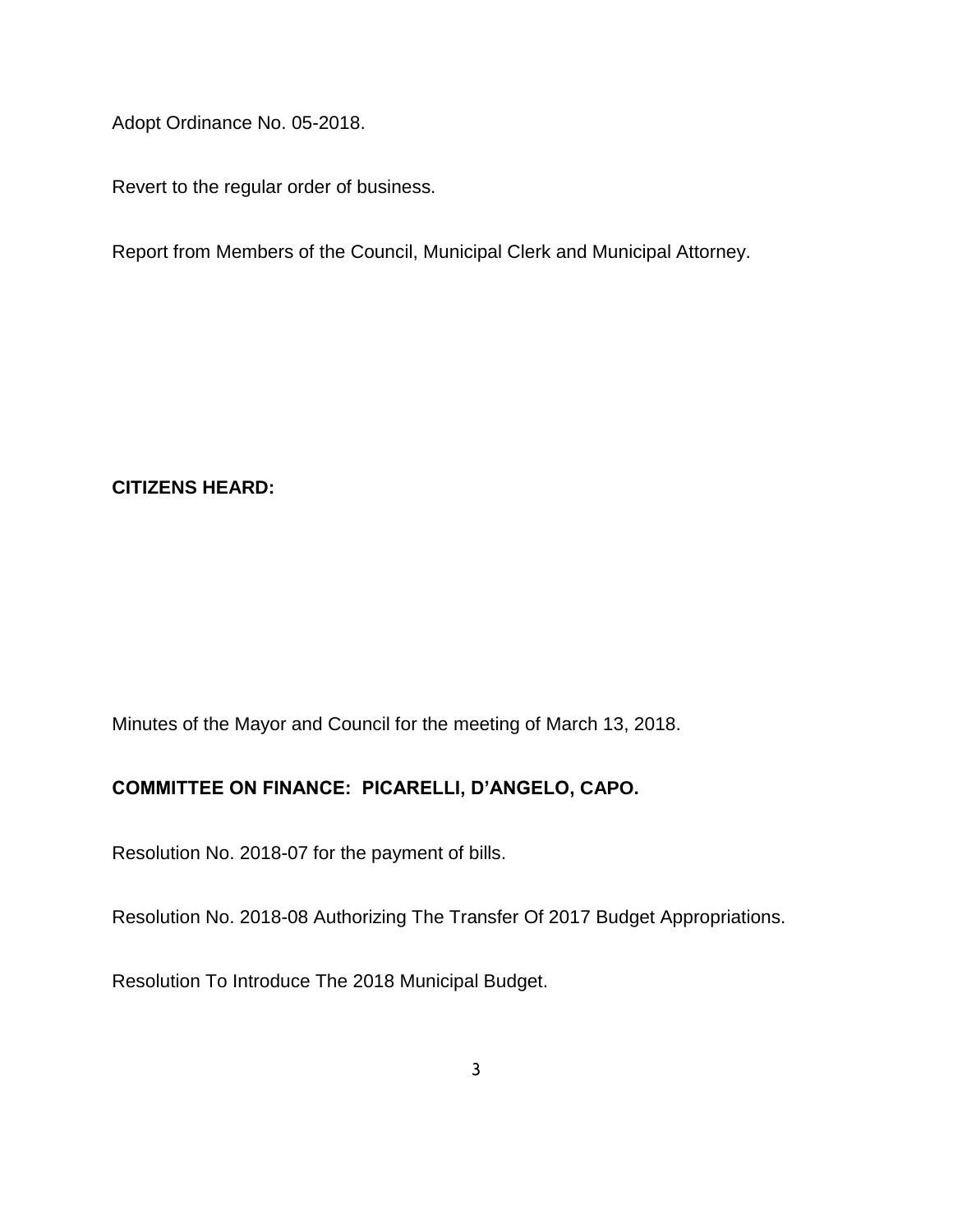## **COMMITTEE ON PUBLIC SAFETY: D'ANGELO, CAPO, BUCHER.**

Recommendation of the Committee to appoint a Patrol Officer to the Borough of Totowa Police Department.

Appointment by the Mayor.

Confirm the appointment.

Fireman's application, the purchase of fireman's equipment and authorize a fireman's physical for George A. Gokey, Jr. for Fire Rescue Company.

### **COMMITTEE ON PUBLIC WORKS: BUCHER, PALAZZO, PICARELLI.**

No report.

## **COMMITTEE ON ENG. & PUB. PROPERTY: CAPO, ANDRIANI, D'ANGELO.**

Letter from American Legion Memorial Post No. 227 requesting permission to use the Municipal Parking Lot on Saturday, April 28, 2018 for a fundraiser to Atlantic City.

Letter from the St. James Seniors requesting permission to use the Municipal Parking Lot on April 18, 2018.

#### **COMMITTEE ON LIAISON & INSPECTION: ANDRIANI, BUCHER, PALAZZO.**

Accept the bids for the Municipal Swim Pool Rehabilitation.

Recommendation of the Engineer and resolution to award the contract to the lowest responsible bidder.